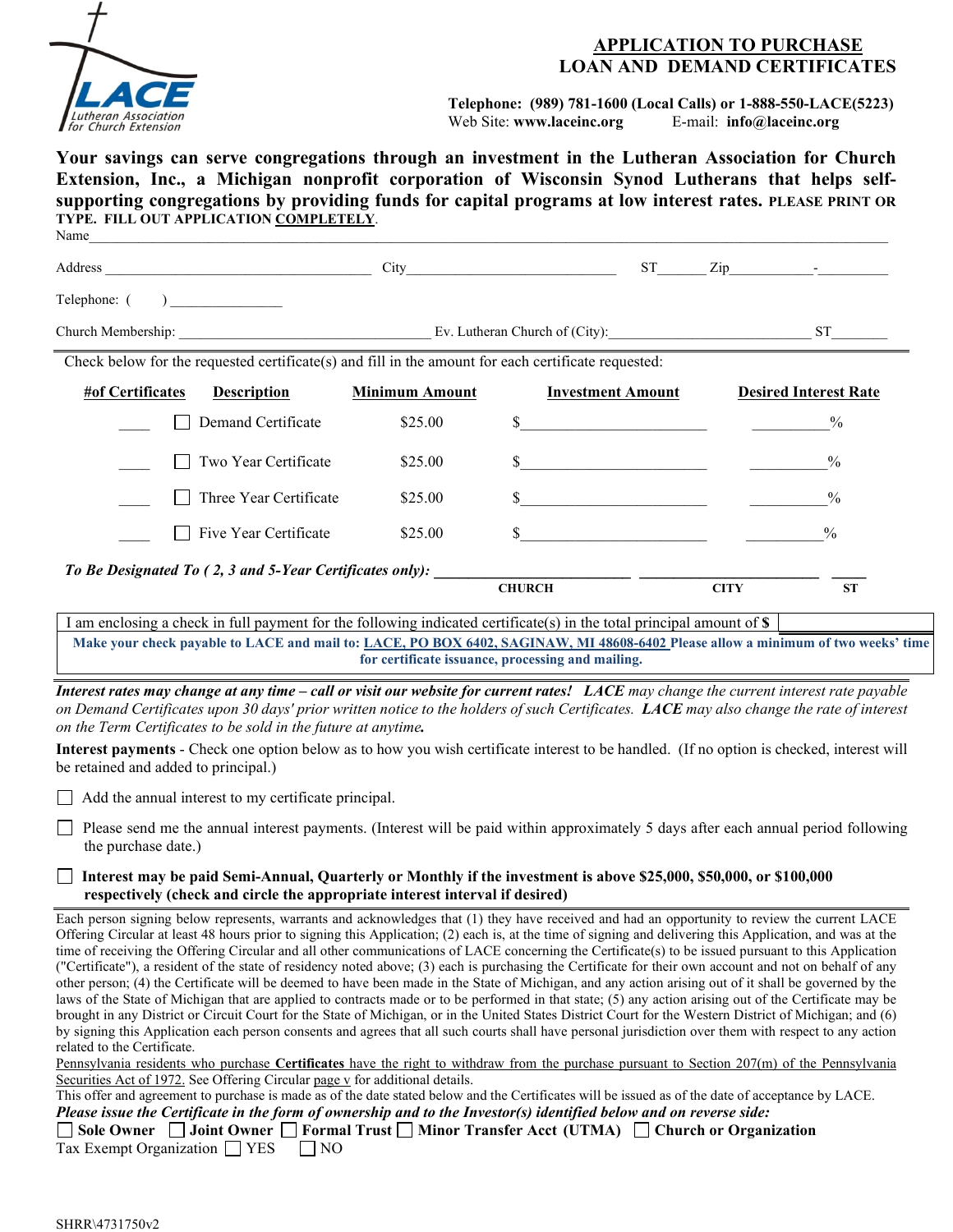Name of Primary Owner (Please include title, e.g., Mr., Mrs., Dr. Rev., etc.; if a trust, state the name and date of the trust; if an UTMA account, the name of the Minor)

 $\_$  ,  $\_$  ,  $\_$  ,  $\_$  ,  $\_$  ,  $\_$  ,  $\_$  ,  $\_$  ,  $\_$  ,  $\_$  ,  $\_$  ,  $\_$  ,  $\_$  ,  $\_$  ,  $\_$ 

\_\_\_\_\_\_\_\_\_\_\_\_\_\_\_\_\_\_\_\_\_\_\_\_\_\_\_ Social Security Number or Tax I.D. Number

 $\overline{\phantom{a}}$  , and the set of the set of the set of the set of the set of the set of the set of the set of the set of the set of the set of the set of the set of the set of the set of the set of the set of the set of the s Birth date

| Name of Secondary Owner or UTMA Custodian | Social Security Number<br>or Tax I.D. Number | Birth date |
|-------------------------------------------|----------------------------------------------|------------|

**Sole Ownership** - If the Certificate is to be registered only in the name of one person, please give us the name and address of your nearest relative who does not live with you. This person will be contacted only should we be unable to locate you. (Print name and address of nearest relative)

 $\bot$  , and the state of the state of the state of the state of the state of the state of the state of the state of the state of the state of the state of the state of the state of the state of the state of the state of th

**Joint Ownership** - Registration of the Certificate in the names of two individuals results in ownership of the Certificate in "joint tenancy with right of survivorship." Interest will be reported to Internal Revenue Service using the social security number of the first named person unless otherwise directed**. If the certificate will be owned by more than one person and you wish to require all owners to sign to redeem funds from the Certificate, please check here.** 

**Formal Trust** - Interest will be payable only to the Trustee. *A copy of the trust agreement or a Certificate of Trust must be provided to LACE prior to opening a certificate.*

**Minor Transfer Acct** - We will issue the Certificate to you as the Custodian for the benefit of the Minor identified above under the Uniform Transfers to Minors Act (UTMA). This election is irrevocable and the Certificate will become the unrestricted property of the Minor when the Minor reaches the age of 18. If you desire to designate a successor custodian should the named Minor remain under 18 years of age after your death, please provide the below information for your designee. You may change or revoke the successor custodian designation by written notice to us.

**Beneficiary (required) –** We require that you specify the name of a person(s) or organization to receive the balance of the investment remaining at the time of your death, or on the death of the last of you to die if this is a jointly owned Certificate, or your successor custodian if this is a Minor Transfer Act account and the Minor is under 18 years of age.

| Name of Beneficiary / (Successor Custodian if UTMA)    | Social Security Number or Tax I.D. Number         |  |  |  |
|--------------------------------------------------------|---------------------------------------------------|--|--|--|
| Address of Beneficiary / (Successor Custodian if UTMA) |                                                   |  |  |  |
| Name of Beneficiary / (Successor Custodian if UTMA)    | Social Security Number or Tax I.D. Number         |  |  |  |
| Address of Beneficiary / (Successor Custodian if UTMA) | SEE PAGE 3 FOR ADDITIONAL BENEFICIARIES IF NEEDED |  |  |  |

 $\_$  , and the state of the state of the state of the state of the state of the state of the state of the state of the state of the state of the state of the state of the state of the state of the state of the state of the

I hereby acknowledge receipt of LACE's Current Offering Circular. I represent that I am 18 years of age or older. I further represent that prior to receipt of the Offering Circular, that I /we are members of, constituents of, participants in, or contributors to (collectively, "**Members**"), the Wisconsin Evangelical Lutheran Synod ("**WELS**"), the Evangelical Lutheran Synod ("**ELS**"), **LACE**, or churches, schools or other organizations that are affiliated with **WELS**, **ELS** or **LACE**. (as defined in the Offering Circular).

### **Substitute Form W-9:** *Under penalties of perjury, by signing below, each of the undersigned certifies that*:

1. The taxpayer identification number shown for each primary owner, joint tenant, UTMA Custodian and UTMA Minor above is correct.

2. I am not subject to backup withholding because: (a) I am exempt from backup withholding, or (b) I have not been notified by the Internal Revenue Service (IRS) that I am subject to backup withholding as a result of a failure to report all interest or dividends, or

(c) the IRS has notified me that I am no longer subject to backup withholding.

3. I am a U.S. person, including a U.S. resident alien. (Please request Form W-8 if you are a foreign person.)

**Note:** You must cross out item 2 above if you have been notified by the IRS that you are currently subject to backup withholding because you have failed to report all interest and dividends on your tax return. In this case, the backup withholding rate will be 28%.

| Signature                                              | Signature                                      |
|--------------------------------------------------------|------------------------------------------------|
| (Primary owner, trustee, UTMA Custodian or authorized) | (Secondary owner or authorized representative) |
| representative)                                        |                                                |
| Date                                                   | Date                                           |

## **NOTE: FOR ADDITIONAL OWNER'S, TRUSTEE'S OR CUSTODIAN' SIGNATURES SEE PAGE 3**

**The certificates are neither bank deposits nor bank obligations and are not insured by FDIC, SIPC, or any other state or federally regulated institution. No WELS or ELS guarantee.**

|                |                 | <b>OFFICE</b><br>FOR | <b>USE</b><br>ONLY |                    |                           |  |
|----------------|-----------------|----------------------|--------------------|--------------------|---------------------------|--|
| CTF#<br>$   -$ | $\mathbf{DATF}$ | AMT                  | DES#               | <b>INT</b><br>$ -$ | <b>PAY OR ADD</b><br>$\%$ |  |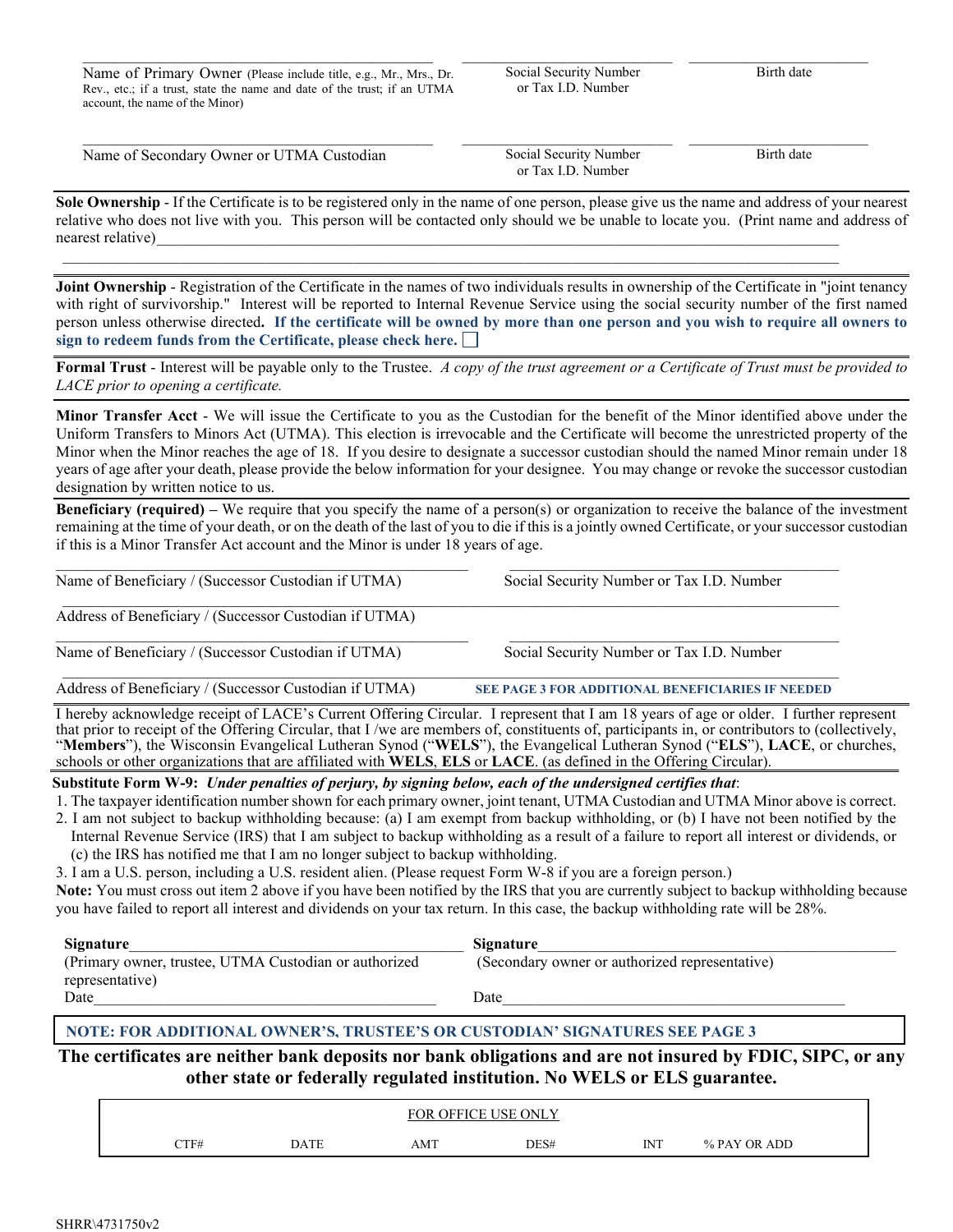# **ADDITIONAL OWNER'S, TRUSTEE'S OR CUSTODIAN' SIGNATURES**

| <b>Signature</b><br>(Primary owner, trustee, UTMA Custodian or authorized<br>representative) | <b>Signature</b><br>(Secondary owner or authorized representative) |  |  |  |
|----------------------------------------------------------------------------------------------|--------------------------------------------------------------------|--|--|--|
| (Primary owner, trustee, UTMA Custodian or authorized<br>representative)                     | Signature<br>(Secondary owner or authorized representative)        |  |  |  |
|                                                                                              |                                                                    |  |  |  |
| (Primary owner, trustee, UTMA Custodian or authorized<br>representative)                     | Signature<br>(Secondary owner or authorized representative)        |  |  |  |
| Signature<br>(Primary owner, trustee, UTMA Custodian or authorized<br>representative)        | Signature<br>(Secondary owner or authorized representative)        |  |  |  |
|                                                                                              | Date                                                               |  |  |  |
|                                                                                              | <b>ADDITIONAL BENEFICIARIES</b>                                    |  |  |  |
| Name of Beneficiary / (Successor Custodian if UTMA)                                          | Social Security Number or Tax I.D. Number                          |  |  |  |
| Address of Beneficiary / (Successor Custodian if UTMA)                                       |                                                                    |  |  |  |
| Name of Beneficiary / (Successor Custodian if UTMA)                                          | Social Security Number or Tax I.D. Number                          |  |  |  |
| Address of Beneficiary / (Successor Custodian if UTMA)                                       |                                                                    |  |  |  |
| Name of Beneficiary / (Successor Custodian if UTMA)                                          | Social Security Number or Tax I.D. Number                          |  |  |  |
| Address of Beneficiary / (Successor Custodian if UTMA)                                       |                                                                    |  |  |  |
| Name of Beneficiary / (Successor Custodian if UTMA)                                          | Social Security Number or Tax I.D. Number                          |  |  |  |
| Address of Beneficiary / (Successor Custodian if UTMA)                                       |                                                                    |  |  |  |